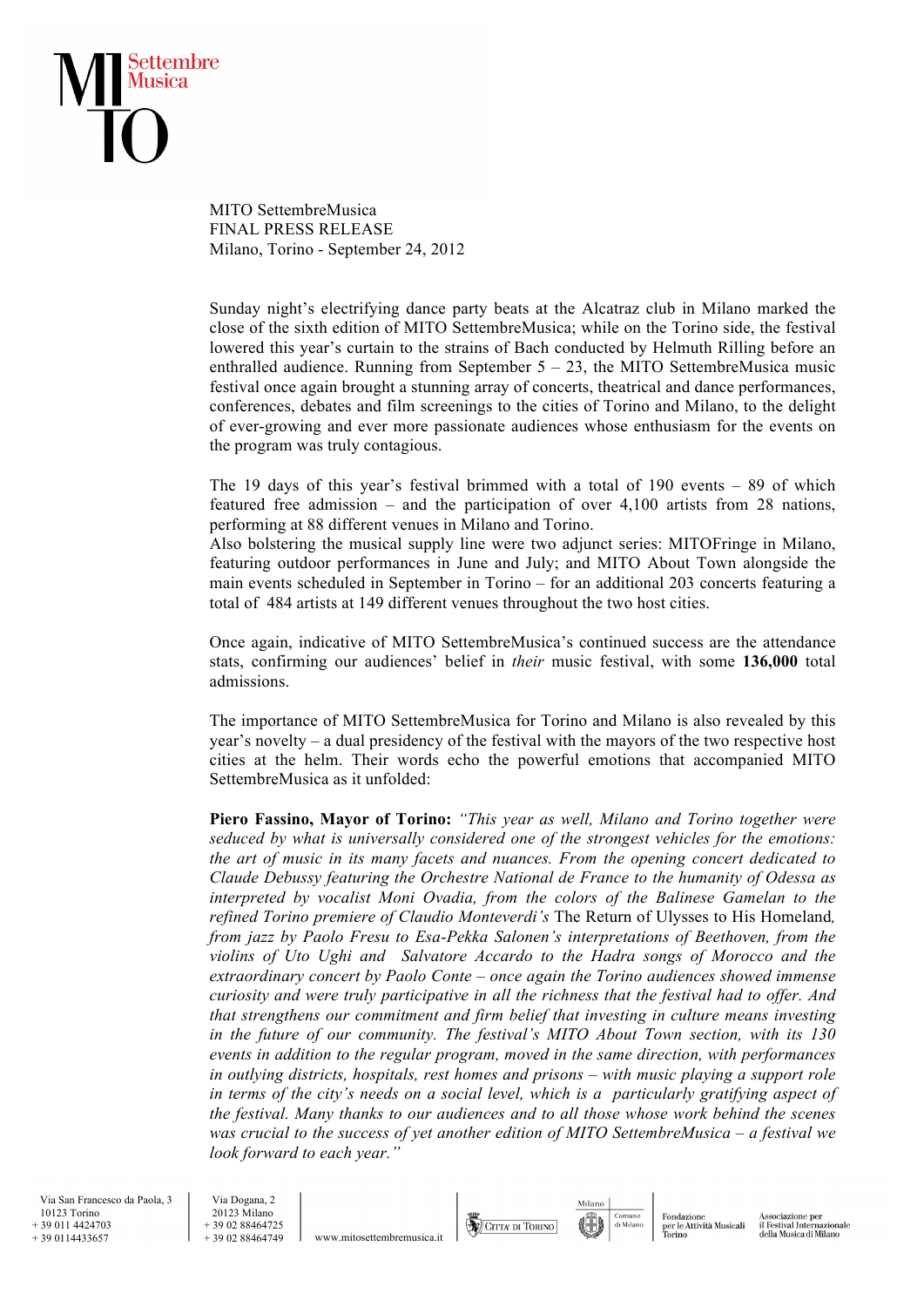## Settembre Musica

**Giuliano Pisapia, Mayor of Milano:** *"This year's edition of MITO SettembreMusica definitely lived up to the festival's grand tradition of success. More than one hundred events ignited the spirit of Milano over the course of three weeks. Sold-out venues were the rule, and more than 8,000 devotees flocked to the Forum in Assago to see the La Scala Philharmonic Orchestra. This is clear proof of the important role that culture plays in our city. Culture that spreads from the heart of the downtown area all the way to the suburbs, culture that focuses on the social aspects – it's no accident that MITO SettembreMusica even makes its way into hospitals, helping to brighten up patients' days. Here's to the 2013 edition of MITO SettembreMusica!"* 

**MITO SettembreMusica Vice President Francesco Micheli:** "*After just six editions and thanks to 34 years of the original SettembreMusic festival in Torino that preceded it, MITO SettembreMusica has truly won the hearts of the people – not through routine programs by any means! Oftentimes it's the more demanding musical events that audiences appreciate and have come to understand. To be sure, today's MITO SettembreMusica has strong legs, but we've still got a long walk ahead of us. It's my wish that in the future this festival can maintain all the energy needed to keep moving in this direction."* 

Sixty-five out of 100 paid-admission events for MITO SettembreMusica 2012 were sold out, while a total of 97.7% of paid- and free-admission events combined were filled to capacity.

The number of MITO SettembreMusica pass holders rose to 1,244.

32% of ticket purchases occurred online, up six percentage points from 2011.

Online interest in the festival was also on the rise this year, with widespread use of multimedia channels and social media, especially among younger MITO SettembreMusica fans: more than 7,000 Facebook likes (up 50% from last year), more than 2,200 followers on Twitter, as well as the use of Flickr and Pinterest for photos from the festival, also available for viewing on our website.

Another important stat: 13,616 hits for video clips of MITO SettembreMusica concerts on Youtube and on our website, registered over the course of the festival, September 5 - 23.

The MITOTg, the free Festival app with its interactive digital guide for smartphones and live concert streams, 15 in all, also proved very popular.

From the presentation of this year's program on June 6 to date, the MITO SettembreMusica website has registered over 206,000 accesses, with more than 140,000 single visitors.

This year as well, numerous children's participation in the MITO Educational sections both in Torino and Milano: all 17 children's shows every Saturday and Sunday throughout the duration of the festival were sold out.

MITO SettembreMusica and its audiences would like to express heartfelt thanks to the Cities of Milano and Torino, the Region of Lombardia and the Region of Piemonte, and the Province of Milano; as well as to the festival's major partners: the Chamber of Commerce of Milano and the Chamber of Commerce, Industry, Crafts and Agriculture of Torino (institutional partners); and to the following partners: Intesa Sanpaolo, ATM, Eni, Compagnia di San Paolo; to our sponsors: Enel, Pirelli, Trenord, A2A, SEA, Milano Serravalle – Milano Tangenziali S.p.A., ASTM, Risanamento and to Mediaset for their support for our series of piano concerts; to our media partners: Corriere della Sera, La Stampa, Rai Radio 3, Milanow Torinow, Rete Due - Radiotelevisione Svizzera; to our technical sponsors: FAI Fondo Ambiente Italiano, Ferrovie dello Stato Italiane, GTT, K-